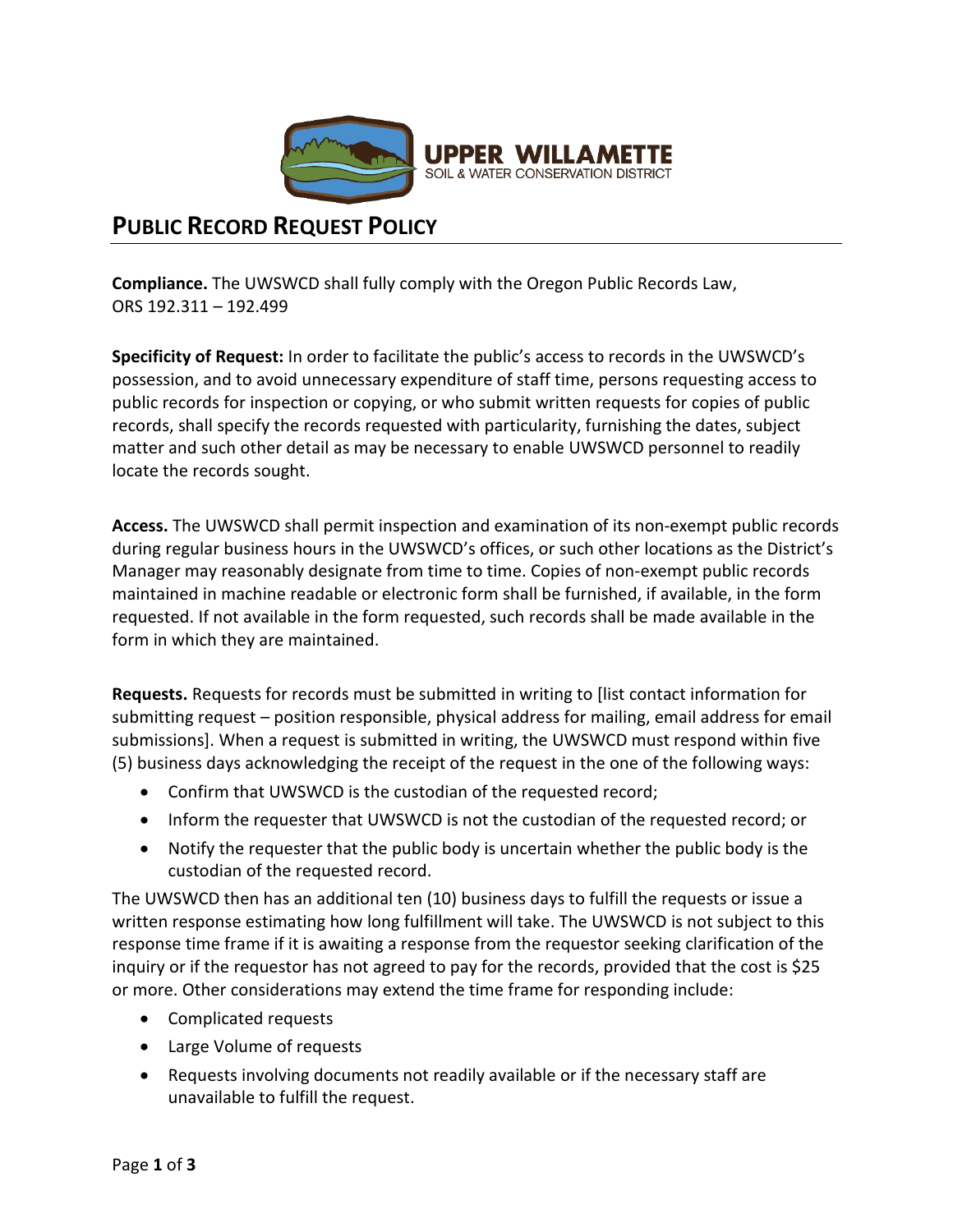• UWSWCD will notify the requester in writing if a response is likely to exceed the 15-day response period.

#### **Fees for Public Records.**

If estimated fees will exceed \$25.00, the UWSWCD must provide the requestor with a written estimate and receive written confirmation from the requestor before proceeding with the request.

In order to recover its costs for responding to public records requests, the following fee schedule is adopted by the UWSWCD:

- Copies of Public Records; Certified Copies: Copies of public records shall be 20 cents (\$0.20) per copy for standard, letter size copies. Copies shall be certified for an additional charge of one dollar (\$1.00).
- Copies of Sound Recordings: Copies of sound recordings of meetings shall be \$5 per blank tape or CD plus the cost of staff or professional time required to make the copy. If the requestor provides the blank recording medium, cost shall be for actual staff or professional time only.
- Copies of Maps and Other Nonstandard Documents: Charges for copying maps or other nonstandard size documents shall be based on actual costs incurred by the UWSWCD.
- Research Fees: If a request for records requires UWSWCD personnel to spend more than 15 minutes searching or reviewing records prior to the review or release for copying, the fee will be calculated based on the estimated amount of time required multiplied by the regular hourly rate of the staff person(s) required to fulfill the request The UWSWCD shall provide an estimate of the time and cost required, and the requestor shall make full payment in advance. If the actual time and costs are less than estimated, the excess shall be refunded. If the actual costs and time exceed the amount estimated, the difference shall be paid by the requestor before the record(s) will be released.
- Attorney Fees: If a public record request requires consulting with an attorney in order to identify or remove documents or information that is exempt from disclosure, the UWSWCD may charge a fee to the requestor at the attorney's hourly rate to do so.
- Additional Charges: If a request is of such magnitude and nature that compliance would disrupt the UWSWCD's normal operation, the UWSWCD may impose such additional charges as are necessary to reimburse the UWSWCD for its actual costs of producing the records.

### **Authorization Required for Removal of Original Records**

At no time shall an original record of the UWSWCD be removed from the UWSWCD's files or the place at which the record is regularly maintained, except upon authorization of the Board of Directors or District Manager.

### **On-Site Review of Original Records**

Within a reasonable time after receiving a request to review original records, and upon advance receipt of any estimated fees, the UWSWCD shall establish a time for the review in the UWSWCD office. A UWSWCD representative shall be present at any time original records are reviewed, and